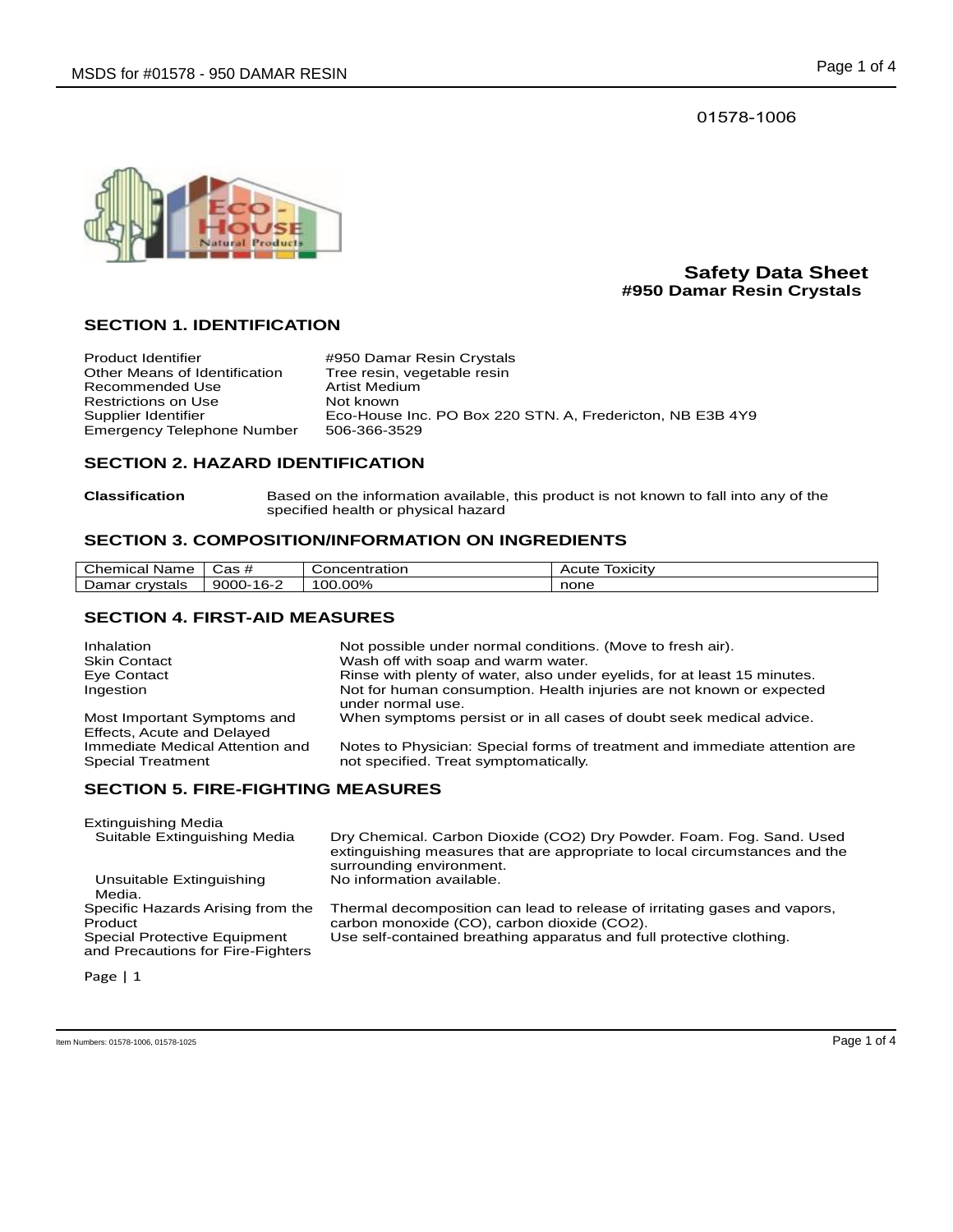**Advice for Fire-Fighters:** NFPA Health<sub>1</sub> Stability and reactivity 0 Flammability 1 Physical hazard Non Known

### **SECTION 6. ACCIDENTAL RELEASE MEASURES**

Recover material for us or proper disposal as non-hazardous waste.

## **SECTION 7. HANDLING AND STORAGE**

No special precautions.

## **SECTION 8. EXPOSURE CONTROLS/PERSONAL PROTECTION**

| <b>Control Parameters</b>             |                                 |
|---------------------------------------|---------------------------------|
| <b>Notes</b>                          |                                 |
| Appropriate Engineering Controls      | None required under normal use. |
| <b>Individual Protection Measures</b> |                                 |
| Eye/Face Protection                   | None required under normal use. |
| <b>Skin Protection</b>                | None required under normal use. |
| <b>Respiratory Protection</b>         | None required under normal use. |
|                                       |                                 |

## **SECTION 9. PHYSICAL AND CHEMICAL PROPERTIES**

Appearance and the Amber colored solid<br>
Amber colored solid<br>
Odour Odour Characteristic pH<br>Mo information available<br>Mo information available<br>Mo information available Melting Point and Freezing Point **No information available**<br>
Boiling Point and Boiling Range **No information available** Boiling Point and Boiling Range<br>Flash Point Evaporation Rate **Non-volatile** Non-volatile Flammability (solid, gas) Upper and Lower Flammability or Explosive Limit Vapour Density  $(air = 1)$ Relative Density (water = 1) 1.05<br>Solubility in Water 1.05<br>Solubility in Water Solubility in Water Solubility in Other Liquids Partition Coefficient, n-Octanol / Water (Log Kow) Auto-ignition Temperature<br>
Decomposition Temperature<br>
No information available Decomposition Temperature<br>Viscosity

No information available  $>400^{\circ}$ F (204°)

No information available NA

No information available

No information available

Page | 2

Item Numbers: 01578-1006, 01578-1025 Page 2 of 4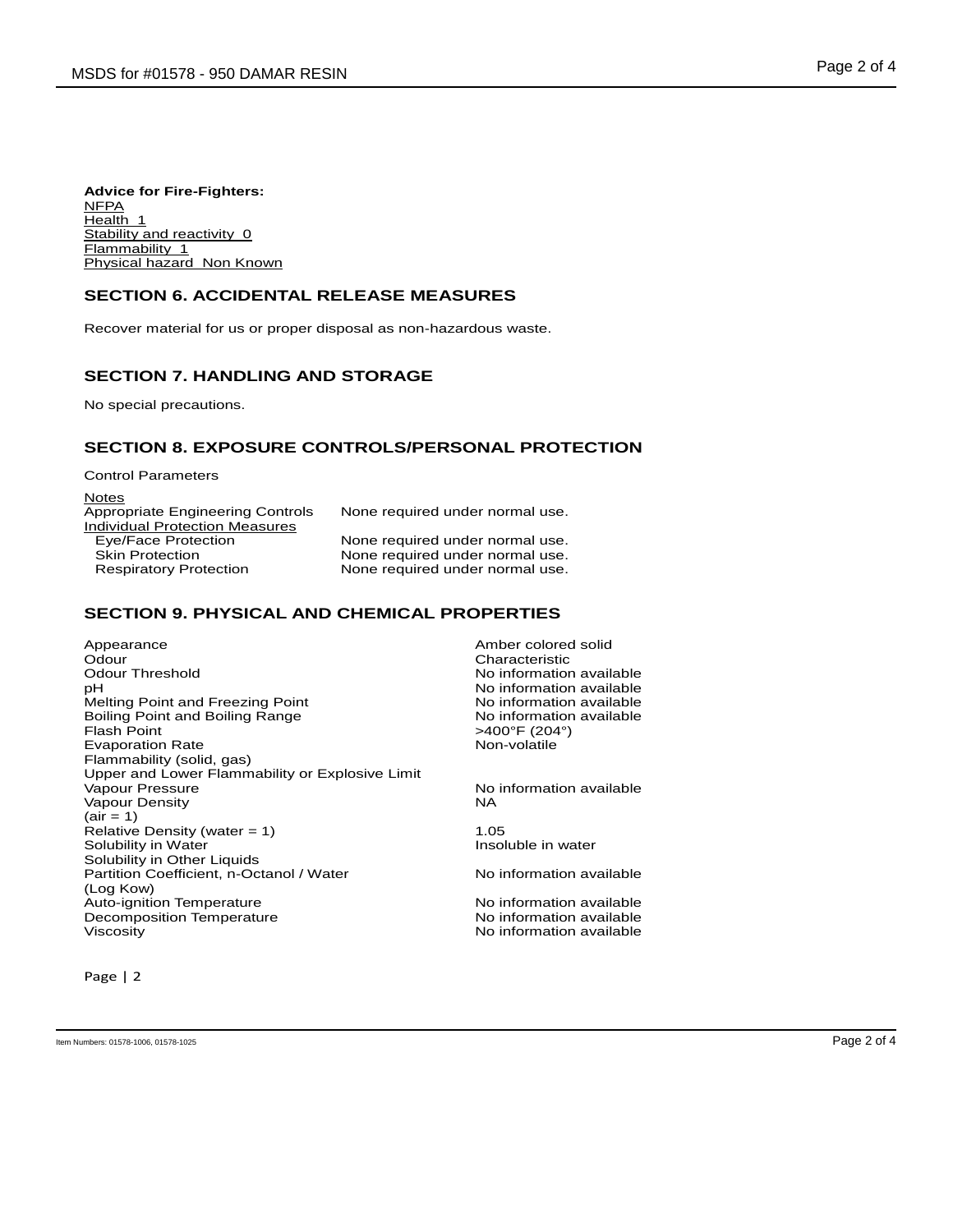## **SECTION 10. STABILITY AND REACTIVITY**

**Reactivity**<br>Chemical Stability Chemical Stability<br>
Possibility of Hazardous Reactions<br>
Hazardous polymerization does Hazardous Decomposition Products None known.

Possibility of Hazardous Reactions **Hazardous polymerization does not occur.**<br>
No materials to be especially mentioned. No materials to be especially mentioned.

## **SECTION 11. TOXICOLOGICAL INFORMATION**

| Acute Toxicity: No exposure limits noted for ingredients.                      |                                                                              |  |
|--------------------------------------------------------------------------------|------------------------------------------------------------------------------|--|
| <b>Notes</b>                                                                   | Based on available data, no evidence of acute toxicity.                      |  |
| Skin Corrosion /<br>Irritation                                                 | Based on available data, not expected to irritate.                           |  |
| Serious Eye Damage /<br>Irritation                                             | Based on available data, no evidence of serious eye damage /irritation.      |  |
| STOT (Specific Target)<br>Organ Toxicity) - Single<br>Exposure                 | Based on available data, the classification criteria are not met.            |  |
| <b>Aspiration Hazard</b>                                                       | Based on available data, no known aspiration hazard.                         |  |
| <b>STOT (Specific Target)</b><br>Organ Toxicity) -<br><b>Repeated Exposure</b> | Based on available data, the classification criteria are not met.            |  |
| Respiratory and/or Skin<br>Sensitization                                       | Based on available data, not expected to be a skin or respiratory sensitizer |  |

## **SECTION 12. ECOLOGICAL INFORMATION**

**Eco toxicity** Contains no substances known to be hazardous to the environment. Contains no substances known to be not degradable in waste water treatment plants.

#### **SECTION 13. DISPOSAL CONSIDERATIONS**

**Disposal Methods** Dispose of in compliance with the laws and regulations pertaining to this product in your jurisdiction. Oil soaked materials may spontaneously combust and should be properly managed to avoid ignition and heat sources or oxygen rich environments. Collect and store soaked materials in closed, metal containers.

#### **SECTION 14. TRANSPORT INFORMATION**

*Not regulated for transport in USA (DOT), Canada (TDG) or Mexico (MEX). Not regulated under international ICAO, IATA, or IMDG/IMO.*

**SECTION 15. REGULATORY INFORMATION** *(section heading must appear; all content is optional)*

**California Proposition 65:** This product is not known to contain chemicals listed under Proposition 65.

## **Canada Not a WHMIS controlled product.**

#### **SECTION 16. OTHER INFORMATION**

Page | 3